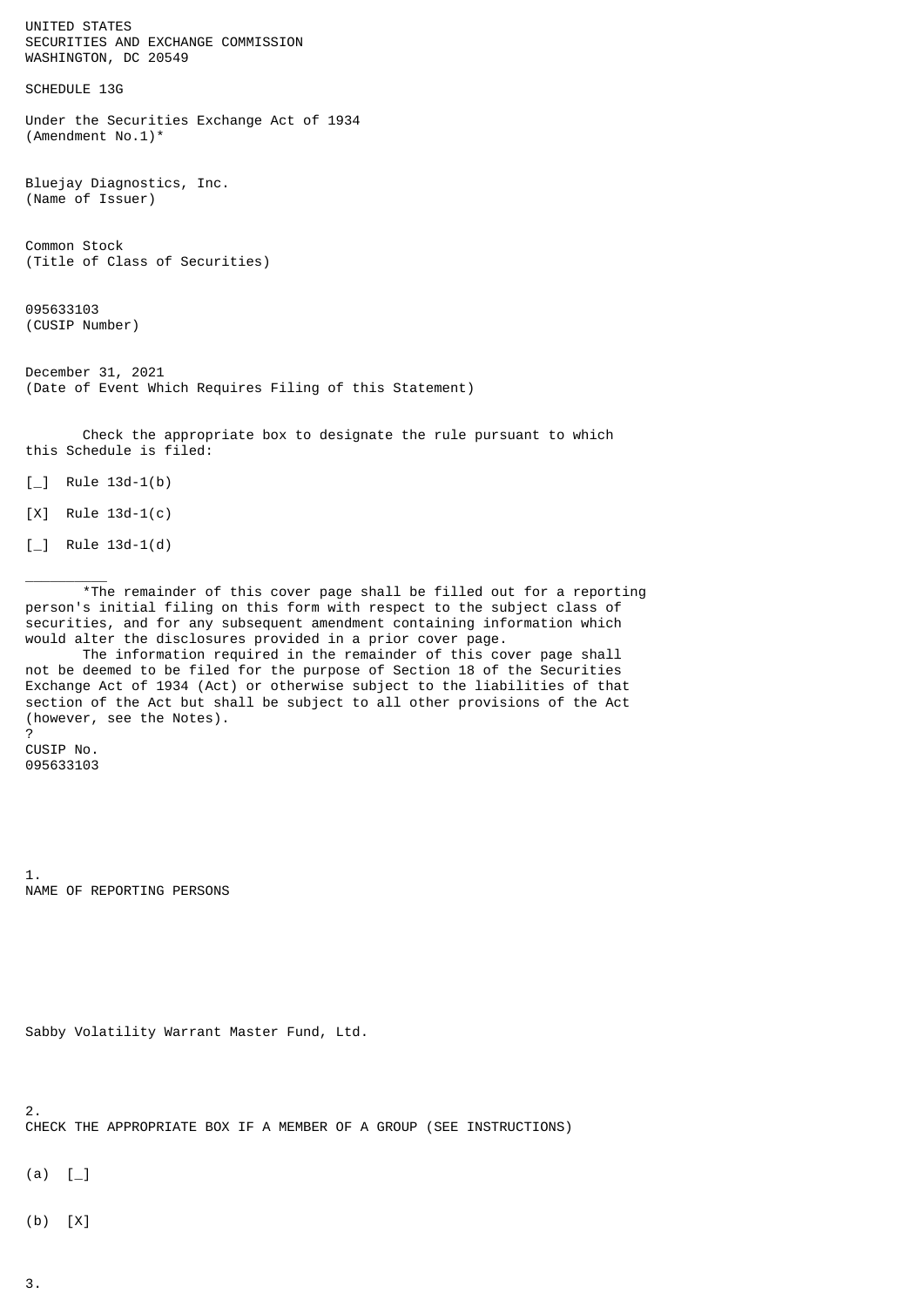```
4.
CITIZENSHIP OR PLACE OF ORGANIZATION
```
Cayman Islands

NUMBER OF SHARES BENEFICIALLY OWNED BY EACH REPORTING PERSON WITH

5. SOLE VOTING POWER

 $\Theta$ 

6. SHARED VOTING POWER

973,137

7. SOLE DISPOSITIVE POWER

0

8. SHARED DISPOSITIVE POWER

973,137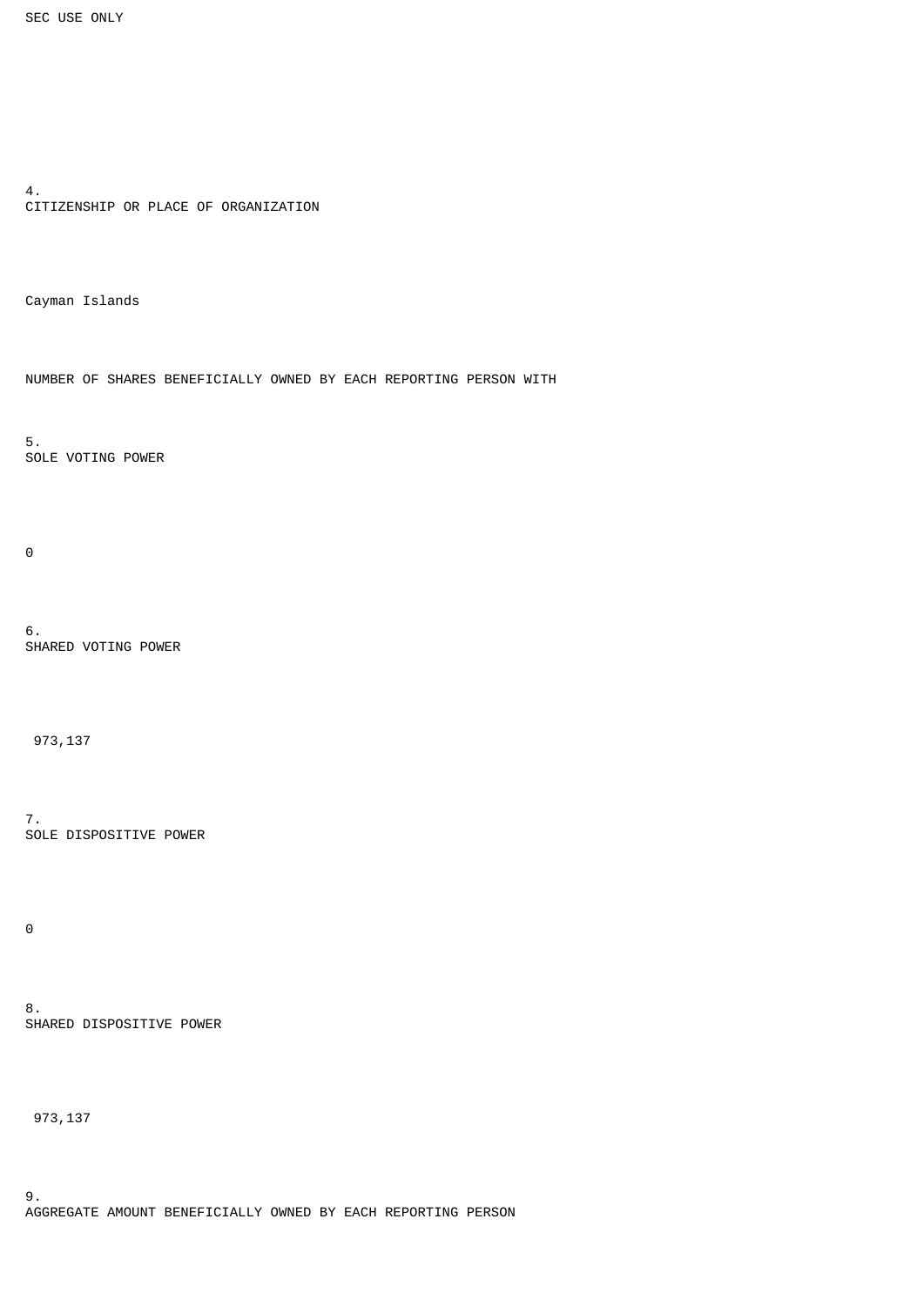10. CHECK BOX IF THE AGGREGATE AMOUNT IN ROW (9) EXCLUDES CERTAIN SHARES (SEE INSTRUCTIONS)

 $[-]$ 

11. PERCENT OF CLASS REPRESENTED BY AMOUNT IN ROW (9)

4.99

12. TYPE OF REPORTING PERSON (SEE INSTRUCTIONS) CO?

CUSIP No. 095633103

1. NAME OF REPORTING PERSONS

Sabby Management, LLC

2. CHECK THE APPROPRIATE BOX IF A MEMBER OF A GROUP (SEE INSTRUCTIONS)

 $(a) [$ 

(b) [X]

3. SEC USE ONLY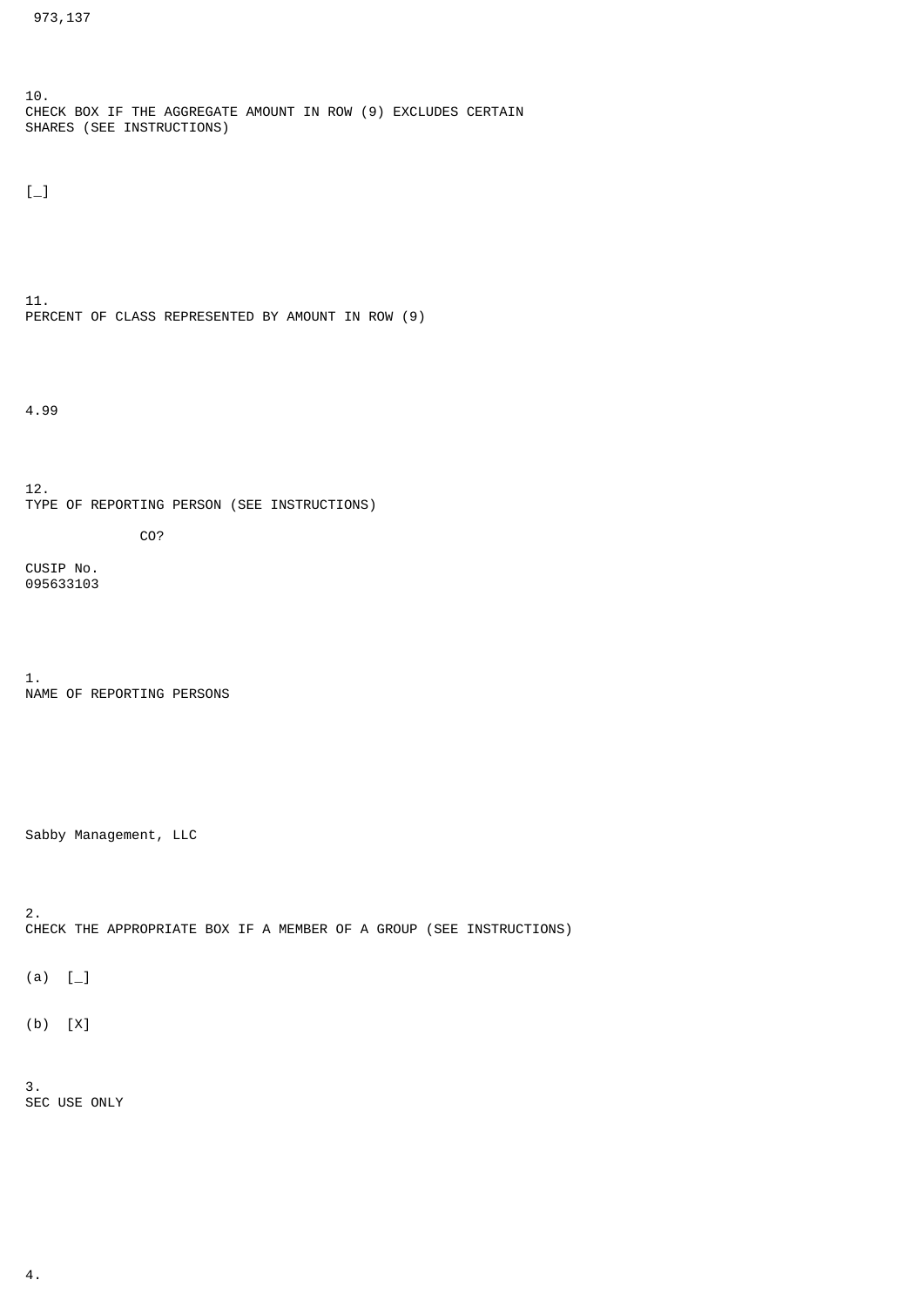```
CITIZENSHIP OR PLACE OF ORGANIZATION
```
Delaware, USA

NUMBER OF SHARES BENEFICIALLY OWNED BY EACH REPORTING PERSON WITH

5. SOLE VOTING POWER

 $\Theta$ 

6. SHARED VOTING POWER

973,137

7. SOLE DISPOSITIVE POWER

 $\Theta$ 

8. SHARED DISPOSITIVE POWER

973,137

9. AGGREGATE AMOUNT BENEFICIALLY OWNED BY EACH REPORTING PERSON

973,137

10. CHECK BOX IF THE AGGREGATE AMOUNT IN ROW (9) EXCLUDES CERTAIN SHARES (SEE INSTRUCTIONS)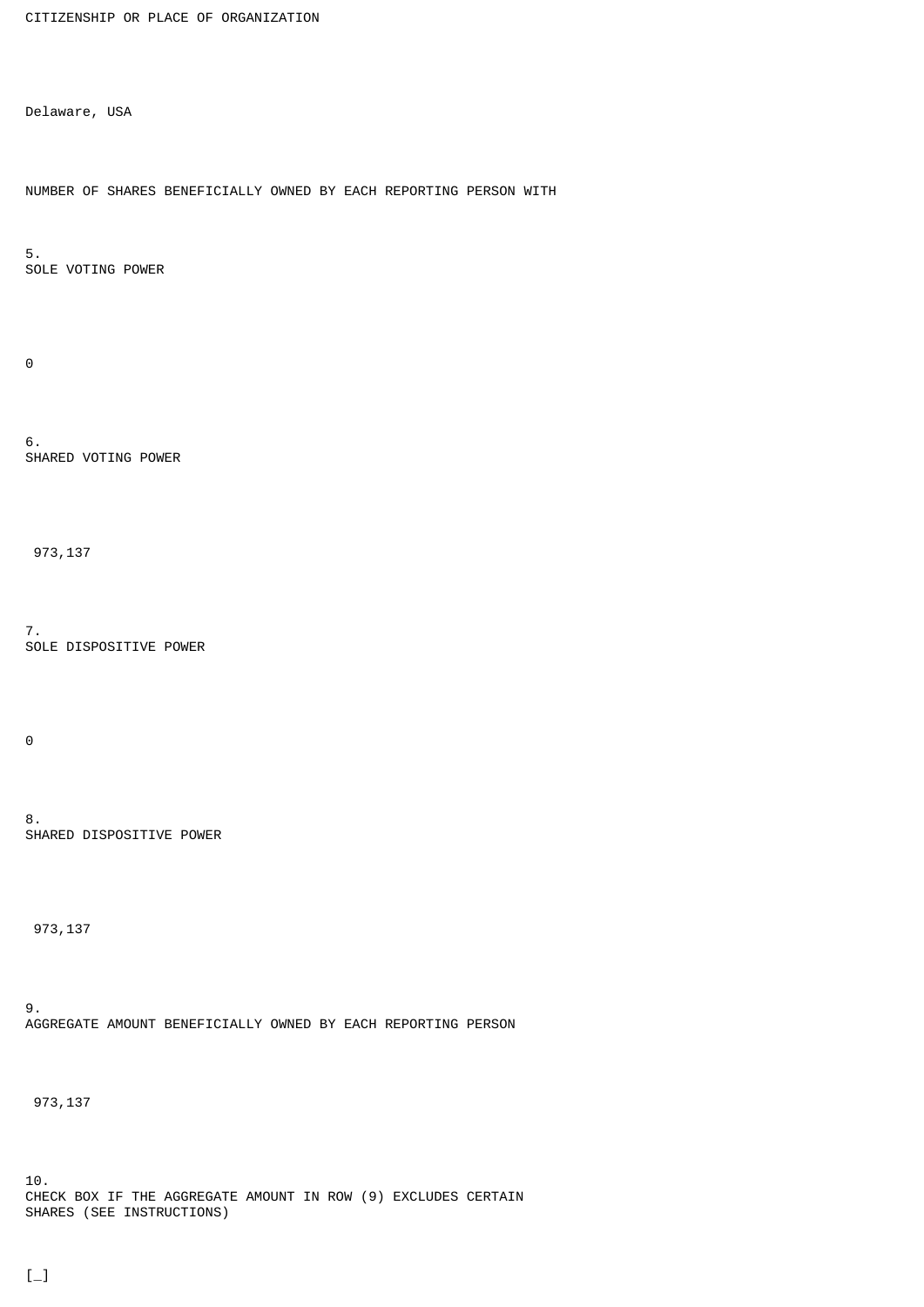11. PERCENT OF CLASS REPRESENTED BY AMOUNT IN ROW (9)

4.99

12. TYPE OF REPORTING PERSON (SEE INSTRUCTIONS) OO

CUSIP No. 095633103

1. NAME OF REPORTING PERSONS

Hal Mintz

2. CHECK THE APPROPRIATE BOX IF A MEMBER OF A GROUP (SEE INSTRUCTIONS)

 $(a) [$ 

(b) [X]

3. SEC USE ONLY

4. CITIZENSHIP OR PLACE OF ORGANIZATION

USA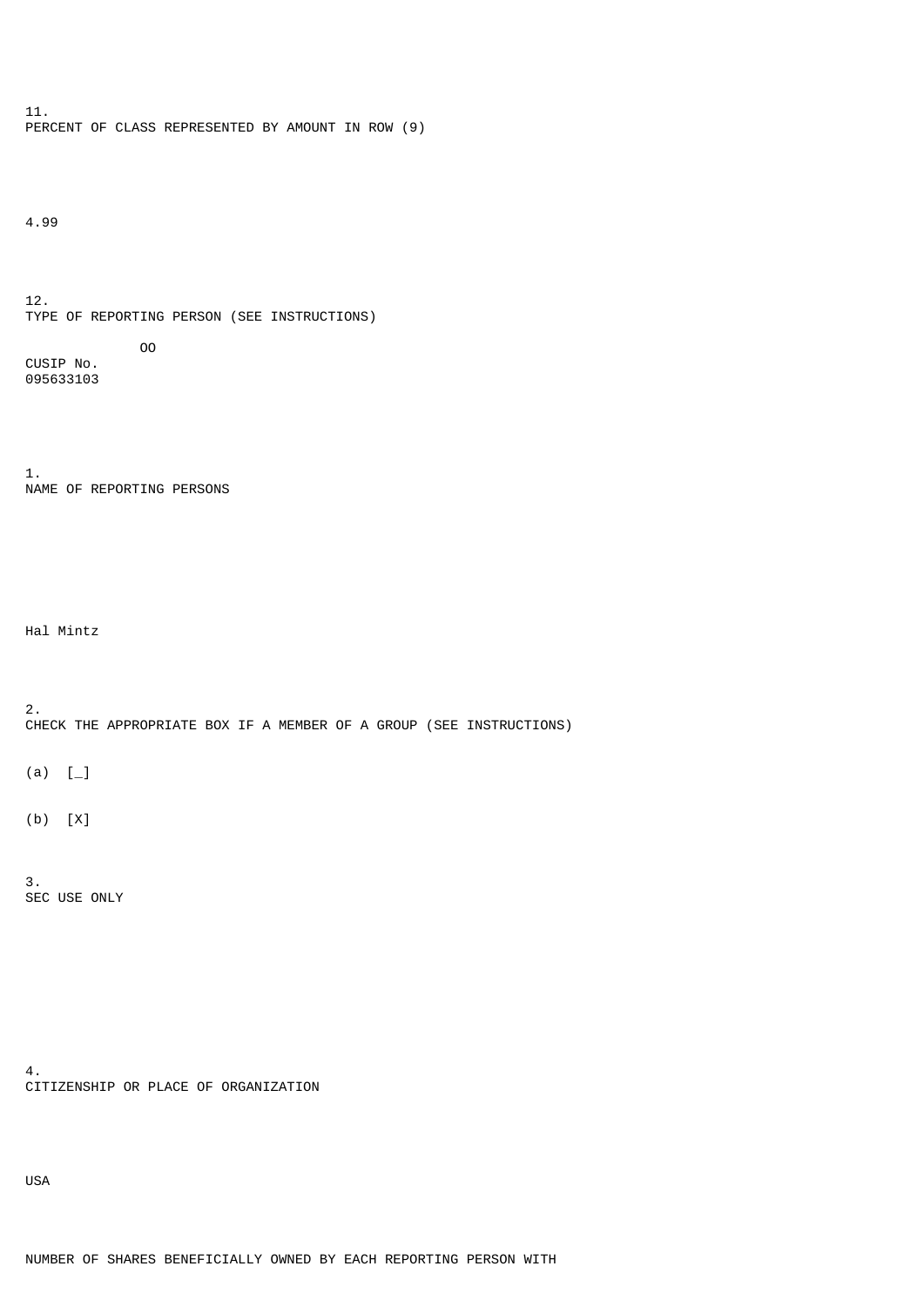5. SOLE VOTING POWER

 $\Theta$ 

6. SHARED VOTING POWER

973,137

7. SOLE DISPOSITIVE POWER

 $\Theta$ 

8. SHARED DISPOSITIVE POWER

973,137

9. AGGREGATE AMOUNT BENEFICIALLY OWNED BY EACH REPORTING PERSON

973,137

10. CHECK BOX IF THE AGGREGATE AMOUNT IN ROW (9) EXCLUDES CERTAIN SHARES (SEE INSTRUCTIONS)

 $[-]$ 

11. PERCENT OF CLASS REPRESENTED BY AMOUNT IN ROW (9)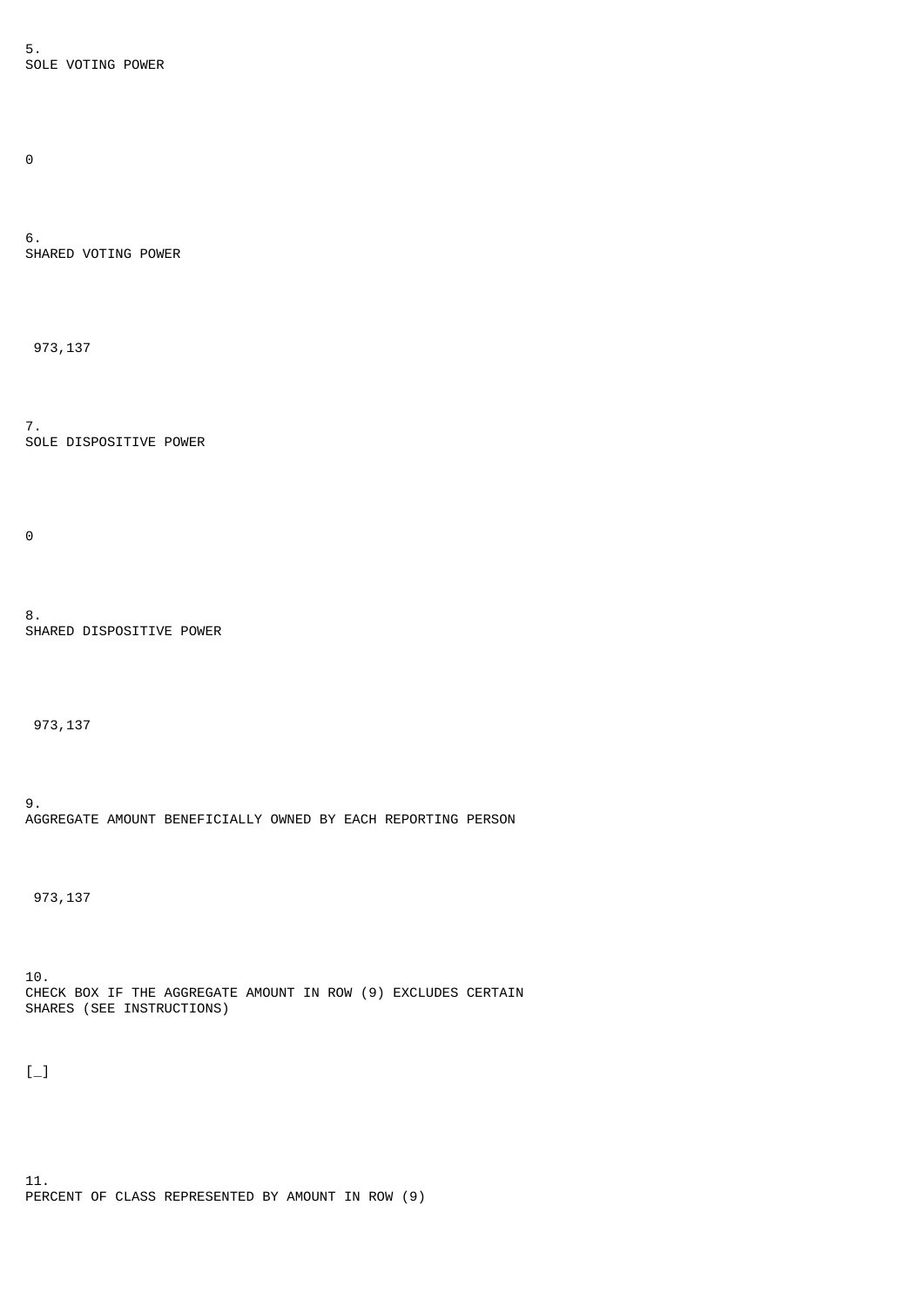12. TYPE OF REPORTING PERSON (SEE INSTRUCTIONS) IN?

CUSIP No. 095633103

Item 1. (a). Name of Issuer:

Bluejay Diagnostics, Inc.

(b). Address of issuer's principal executive offices:

360 MASSACHUSETTS AVENUE, SUITE 203 ACTON, MA, 01720

Item 2. (a). Name of person filing:

Sabby Volatility Warrant Master Fund, Ltd. Sabby Management, LLC Hal Mintz

(b). Address or principal business office or, if none, residence:

Sabby Volatility Warrant Master Fund, Ltd. c/o Ogier Fiduciary Services (Cayman) Limited 89 Nexus Way, Camana Bay Grand Cayman KY1-9007 Cayman Islands

Sabby Management, LLC 10 Mountainview Road, Suite 205 Upper Saddle River, New Jersey 07458

Hal Mintz c/o Sabby Management, LLC 10 Mountainview Road, Suite 205 Upper Saddle River, New Jersey 07458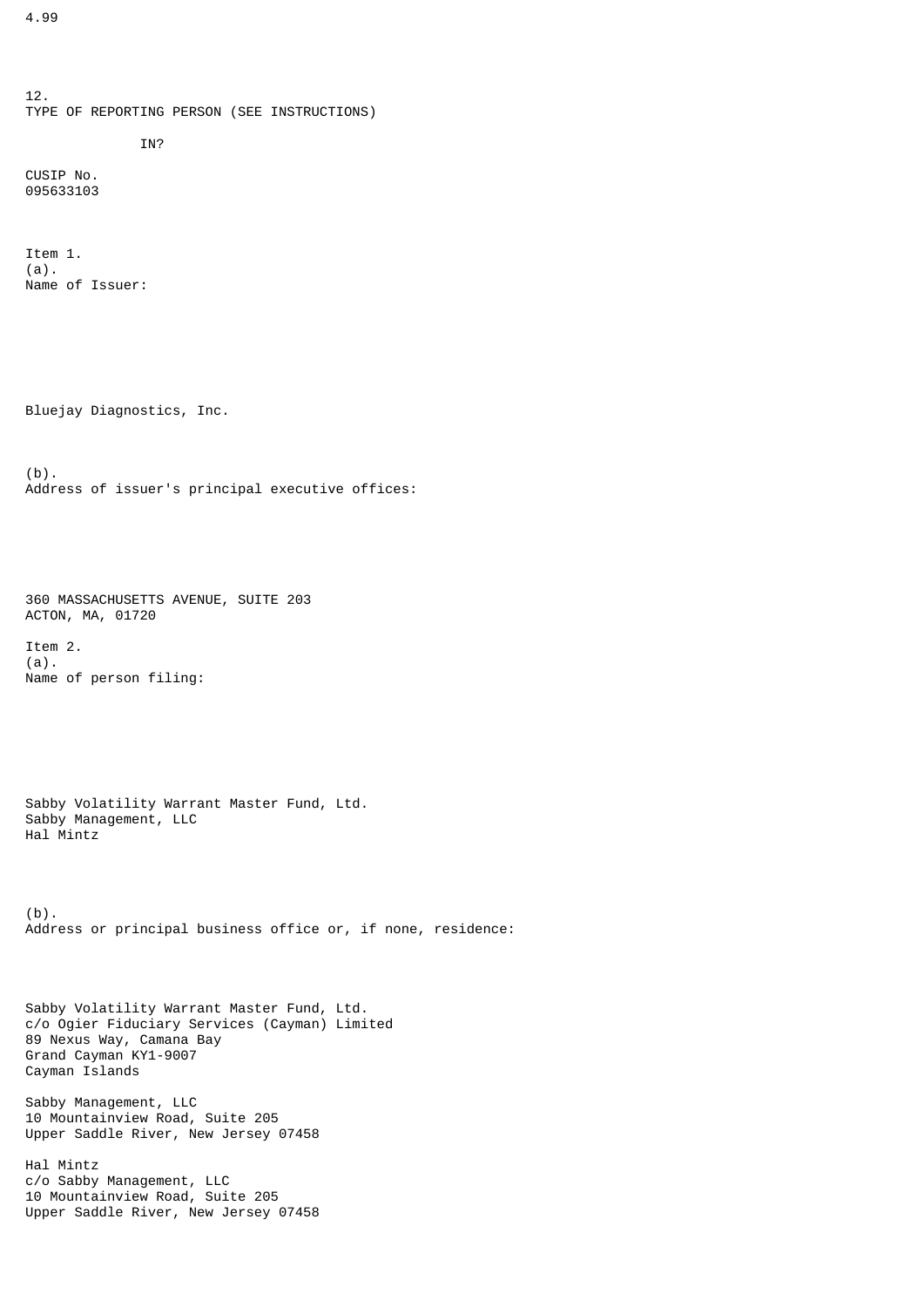```
Sabby Volatility Warrant Master Fund, Ltd. - Cayman Islands
Sabby Management, LLC - Delaware, USA
Hal Mintz - USA
(d).
Title of class of securities:
Common stock (the Common Stock)
(e).
CUSIP No.:
095633103
Item 3.
If This Statement is filed pursuant to Section 240.13d-1(b) or 240.13d-2(b),
or (c), check whether the person filing is a
(a)
[-]Broker or dealer registered under section 15 of the Act (15 U.S.C. 78o).
(b)
\left[\begin{matrix}1\\1\end{matrix}\right]Bank as defined in section 3(a)(6) of the Act (15 U.S.C. 78c).
(c)
\left[\begin{matrix} -1 \end{matrix}\right]Insurance company as defined in section 3(a)(19) of the Act (15 U.S.C. 78c).
(d)
[-]Investment company registered under section 8 of the Investment Company Act
of 1940 (15 U.S.C. 80a-8).
(e)
[-]An investment adviser in accordance with Section 240.13d-1(b)(1)(ii)(E);
(f)
[-]
```
An employee benefit plan or endowment fund in accordance with Section

240.13d-1(b)(1)(ii)(F);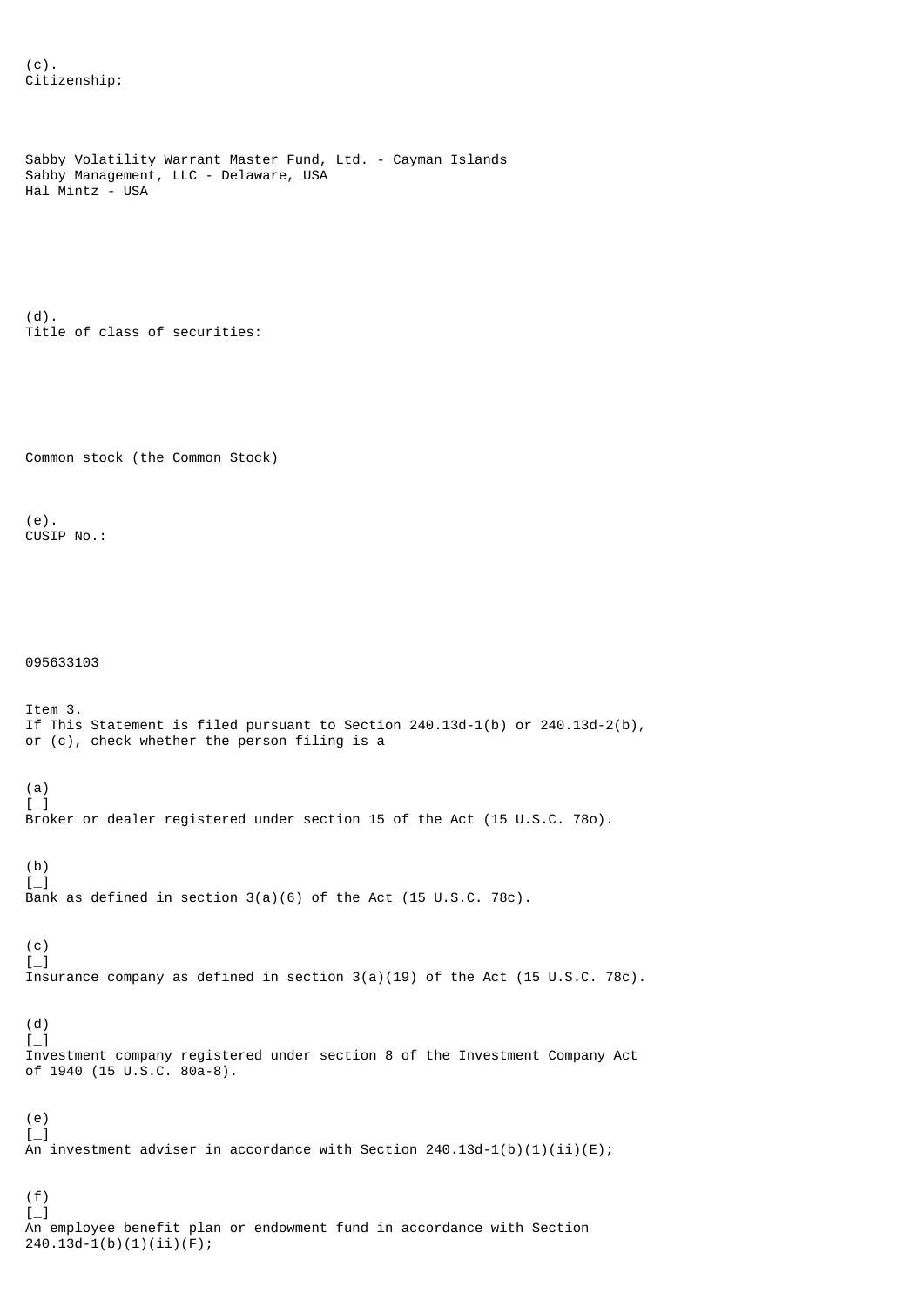(g)  $L_{-}$ A parent holding company or control person in accordance with Section 240.13d-1(b)(1)(ii)(G); (h)  $[-]$ A savings association as defined in Section 3(b) of the Federal Deposit Insurance Act (12 U.S.C.1813); (i)  $\lbrack -]$ A church plan that is excluded from the definition of an investment company under section  $3(c)(14)$  of the Investment Company Act of 1940 (15 U.S.C. 80a-3); (j)  $\lfloor - \rfloor$  $A$  non-U.S. institution in accordance with Section 240.13d-1(b)(1)(ii)(J); (k)  $[-]$ Group, in accordance with Section  $240.13d-1(b)(1)(ii)(K)$ . If filing as a non-U.S. institution in accordance with Section  $240.13d-1(b)(1)(ii)(J)$ , please specify the type of institution: Item 4. Ownership. Provide the following information regarding the aggregate number and percentage of the class of securities of the issuer identified in Item 1. (a) Amount beneficially owned: Sabby Volatility Warrant Master Fund, Ltd. - 973,137 Sabby Management, LLC - 973,137 Hal Mintz - 973,137 (b) Percent of class: Sabby Volatility Warrant Master Fund, Ltd. - 4.99% Sabby Management, LLC - 4.99% Hal Mintz - 4.99% (c) Number of shares as to which the person has: Sabby Volatility Warrant Master Fund, Ltd.

(i)

 $\Theta$ 

Sole power to vote or to direct the vote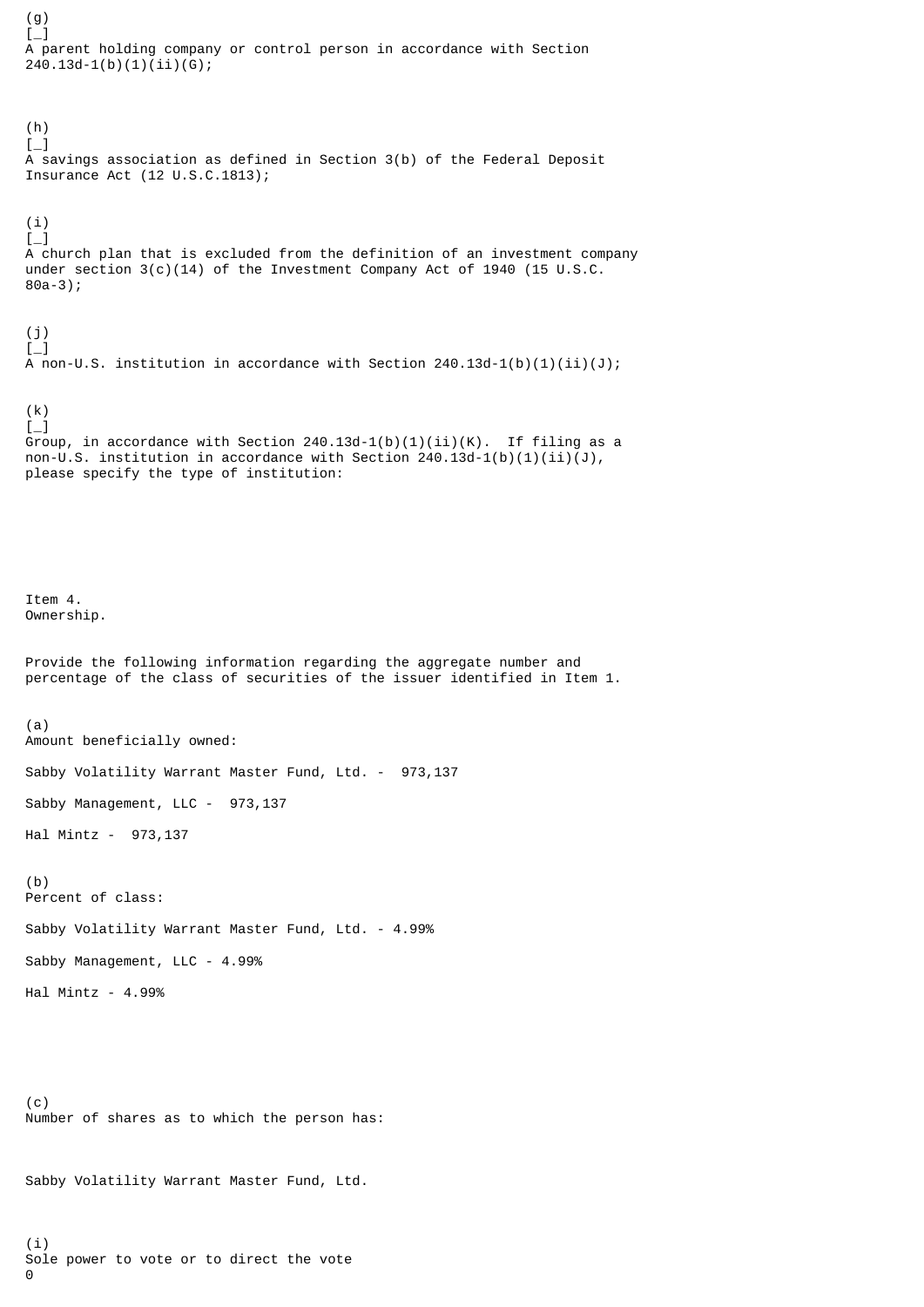(ii) Shared power to vote or to direct the vote 973,137 , (iii) Sole power to dispose or to direct the disposition of  $\Theta$ , (iv) Shared power to dispose or to direct the disposition of 973,137 .. Sabby Management, LLC (i) Sole power to vote or to direct the vote 0 , (ii) Shared power to vote or to direct the vote 973,137 , (iii) Sole power to dispose or to direct the disposition of  $\Theta$ , (iv) Shared power to dispose or to direct the disposition of 973,137 ..

,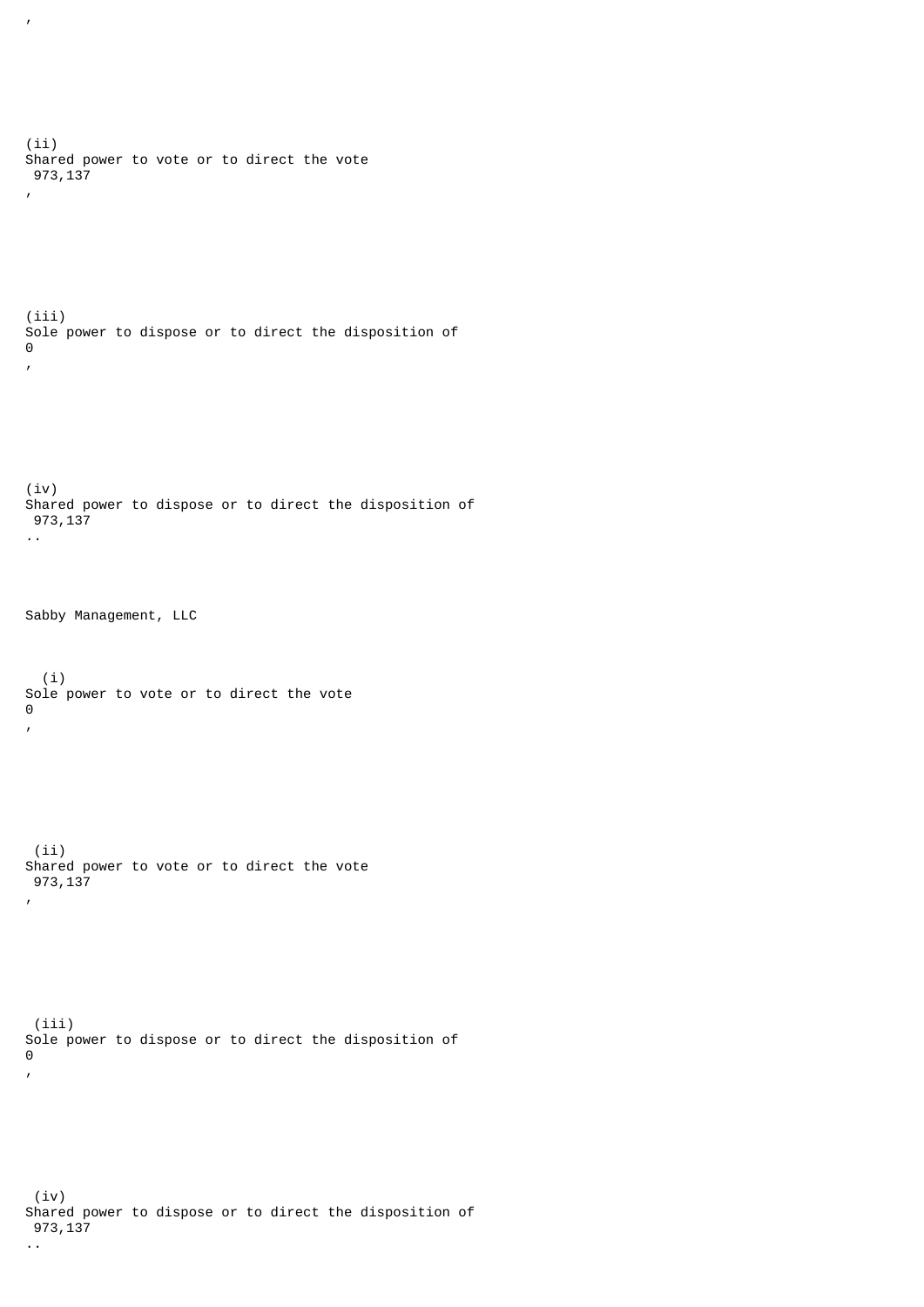```
 (i)
Sole power to vote or to direct the vote
\Omega,
  (ii)
Shared power to vote or to direct the vote
 973,137
,
  (iii)
Sole power to dispose or to direct the disposition of
\Omega,
  (iv)
Shared power to dispose or to direct the disposition of
 973,137
..
```
As calculated in accordance with Rule 13d-3 of the Securities Exchange Act of 1934, as amended, (i) Sabby Volatility Master Fund, Ltd. beneficially owns 973,137 shares of the Issuer's common stock (Common Stock), representing approximately 4.99% of the Common Stock,and (ii) Sabby Management, LLC and Hal Mintz each beneficially own 973,137 shares of the Common Stock, representing approximately 4.99% of the Common Stock. Sabby Management, LLC and Hal Mintz do not directly own any shares of Common Stock, but each indirectly owns 973,137 shares of Common Stock. Sabby Management, LLC, a Delaware limited liability company, indirectly owns 973,137 shares of Common Stock because it serves as the investment manager of Sabby Volatility Warrant Master Fund, Ltd., a Cayman Islands company. Mr. Mintz indirectly owns 973,137 shares of Common Stock in his capacity as manager of Sabby Management, LLC.

Item 5. Ownership of Five Percent or Less of a Class.

If this statement is being filed to report the fact that as of the date hereof the reporting person has ceased to be the beneficial owner of more than five percent of the class of securities, check the following [X].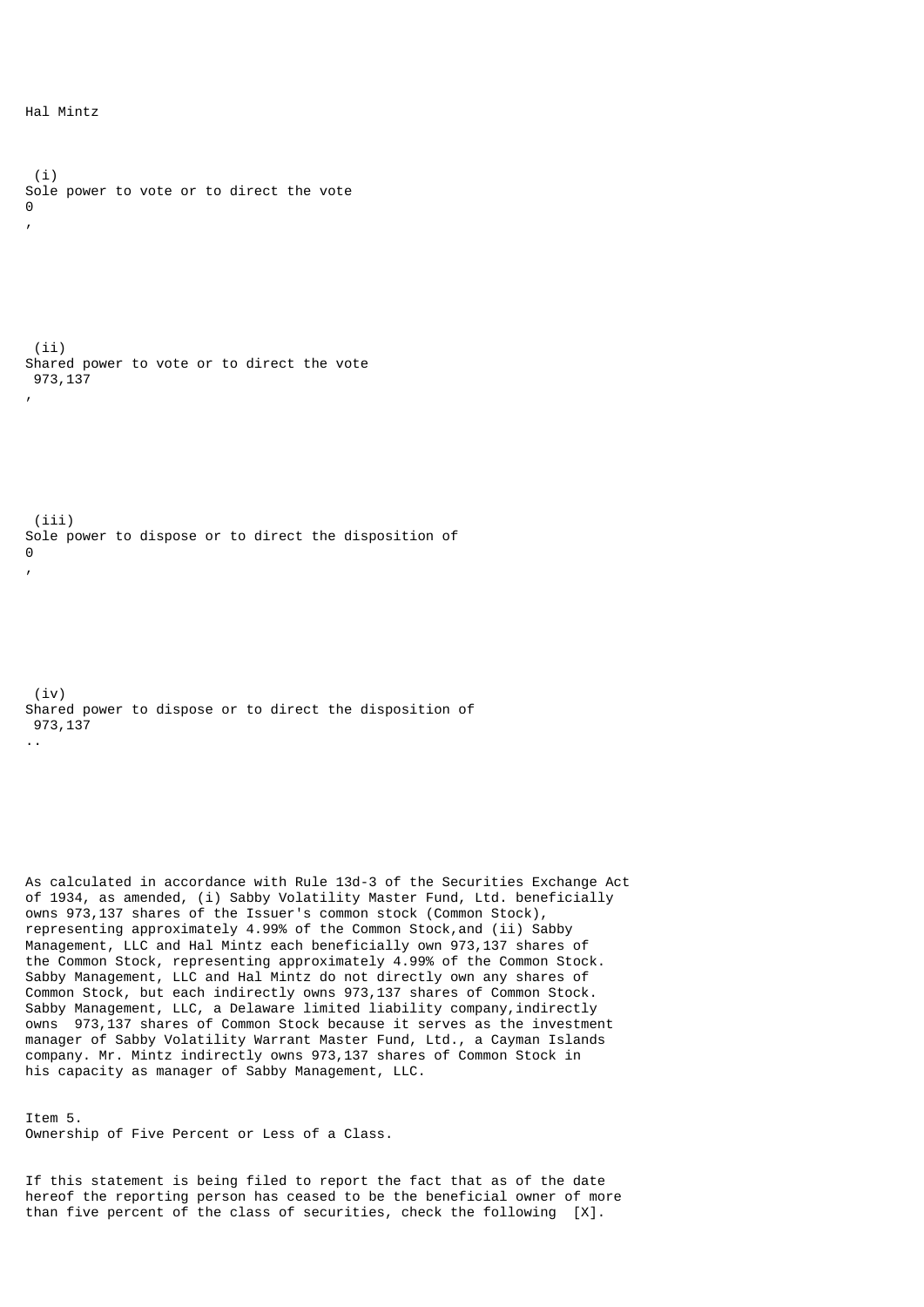? Item 6. Ownership of More Than Five Percent on Behalf of Another Person.

Not applicable

Item 7. Identification and Classification of the Subsidiary Which Acquired the Security Being Reported on by the Parent Holding Company or Control Person.

Not applicable

Item 8. Identification and Classification of Members of the Group.

Not applicable

Item 9. Notice of Dissolution of Group.

Not applicable

? Item 10. Certification.

By signing below I certify that, to the best of my knowledge and belief, the securities referred to above were not acquired and are not held for the purpose of or with the effect of changing or influencing the control of the issuer of the securities and were not acquired and are not held in connection with or as a participant in any transaction having that purpose or effect.

? SIGNATURE

 After reasonable inquiry and to the best of my knowledge and belief, I certify that the information set forth in this statement is true, complete and correct.

January 4, 2022

(Date)